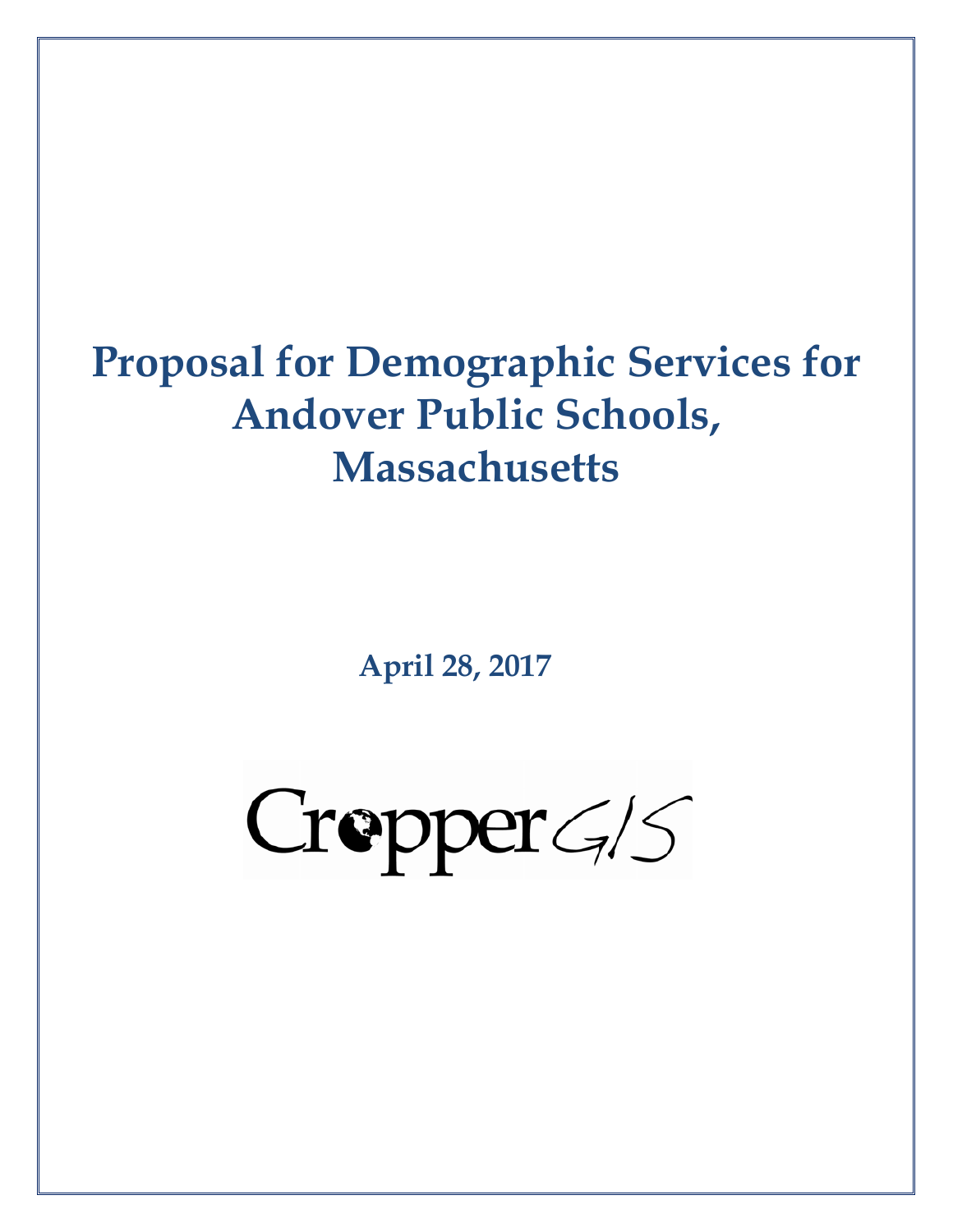# **Demographic Services**

**To: Sheldon Berman, Ed.D**  Superintendent Andover Public Schools 36 Bartlet Street Andover, MA 01810 (978) 247-7010 phone Sheldon.berman@andoverma.us

**From: Matthew Cropper**  President Cropper GIS Consulting, LLC P.O. Box 1308 Delaware, Ohio 43015 (614) 451-1242 phone mcropper@croppergis.com

**CC: Jerome McKibben, Ph.D**  Senior Demographer (978) 501-7069 phone j.mckibben@mckibbendemographics.com

**Date:**  April 28, 2017

Dr. Berman,

This proposal has been developed as a response to the Andover Public School's (District) request for demographics consultation services. This project will be completed by **Cropper GIS Consulting, LLC (Cropper).** The project will be directed by Matthew Cropper, GISP and Jerome McKibben, PhD.

We are confident that you will find our team to be a good fit for this project, as we have a wealth of relevant experience and have performed these services to many other satisfied clients. We thank you for the opportunity to submit this proposal for the District, and look forward to working together.

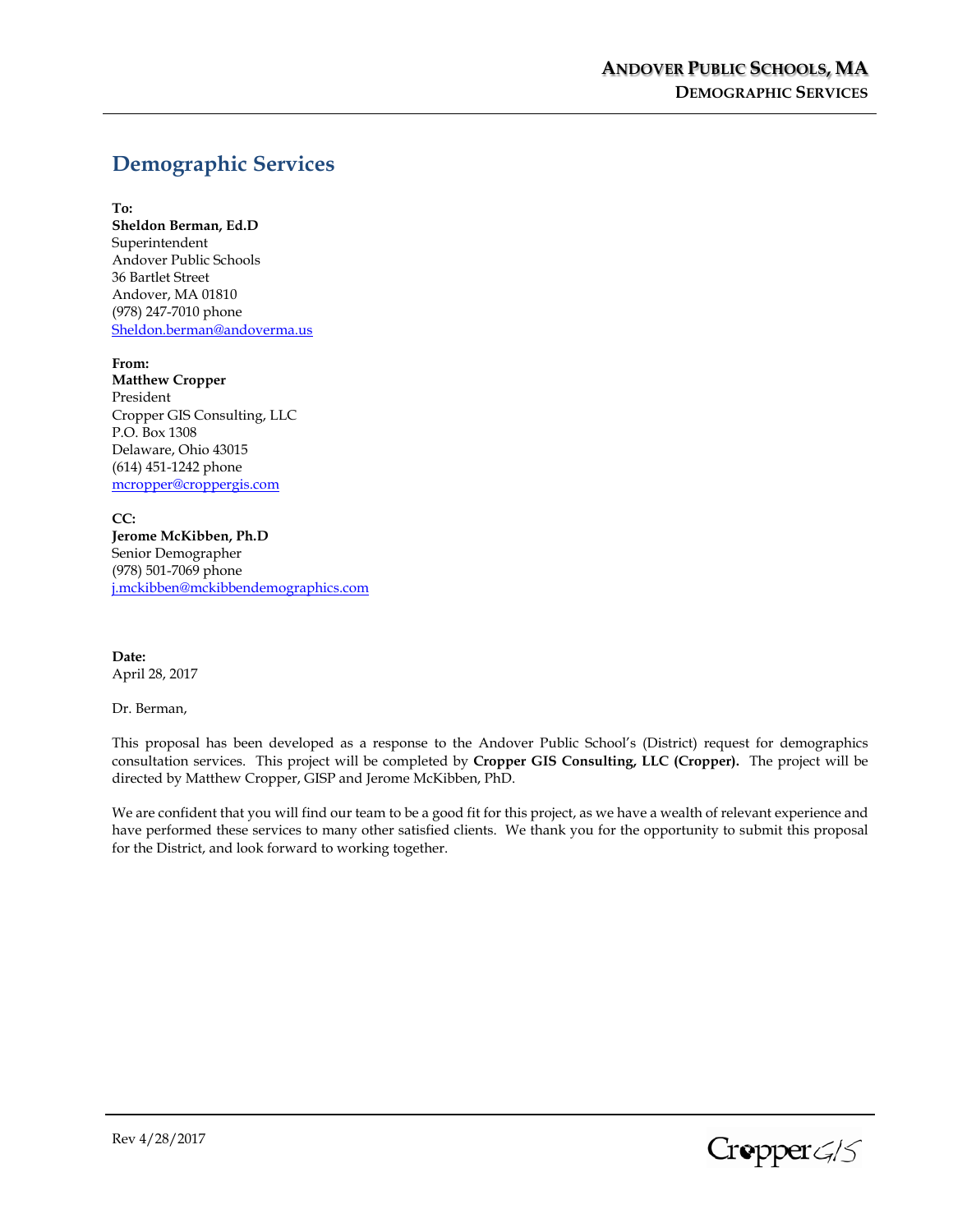# **Firm Profile – Cropper GIS Consulting, LLC**

Since the company was formed in 2005, **Cropper GIS Consulting (Cropper)** has worked with clients on various demographic, redistricting, and GIS Implementation projects. The majority of clients served by **Cropper** are school districts, and all projects have met/exceeded our client's expectations. Our firm's expertise is in demographic studies, K-12 school redistricting, long-range facility planning, and GIS Implementation/Training.

Some of our more recent clients include:

- Wellesley Public Schools, Massachusetts
- Nantucket Public Schools, Massachusetts
- Albany Public Schools, New York
- Saratoga Springs Public Schools, New York
- Corning Painted Post School District, New York
- Schenectady City School District, New York
- North Colonie Schools, New York
- Buffalo Public Schools, New York
- Mariemont City Schools, Ohio
- Forest Hills School District, Ohio
- Lakota Local Schools, Ohio
- Cincinnati Public Schools, Ohio
- Westerville City Schools, Ohio
- Lakewood City Schools, Ohio
- Akron Public Schools, Ohio
- South-Western City Schools, Ohio
- Reading School District, Pennsylvania
- Carlisle Area School District, Pennsylvania
- Billings Public Schools, Montana
- Helena Public Schools, Montana
- Warwick Public Schools, Rhode Island
- Barrington Public Schools, Rhode Island
- U.S. Department of Justice, Civil Rights Division
- Baltimore County Public Schools, Maryland
- Frederick County Public Schools, Maryland
- Henrico County Public Schools, Virginia
- Downers Grove District 58, Illinois
- Community Consolidated School District 59, Illinois
- DeKalb District 428, Illinois
- Marion Community Unit Schools #2, Illinois
- Champaign Community Unit Schools #4, Illinois
- Atlanta Public Schools, Georgia
- Charleston County Public Schools, South Carolina

Geographic Information Systems will be used extensively to analyze demographic data and **Cropper** are experts in the use of the software. **Cropper** are licensed consultants and resellers of ESRI GIS technology, which is utilized by local, state, and federal governments. Mr. Cropper has written multiple articles and presented at conferences across the country on GIS in educational planning. He is a pioneer in integrating new technology with age-old planning processes to refine and enhance accuracy of data when planning.



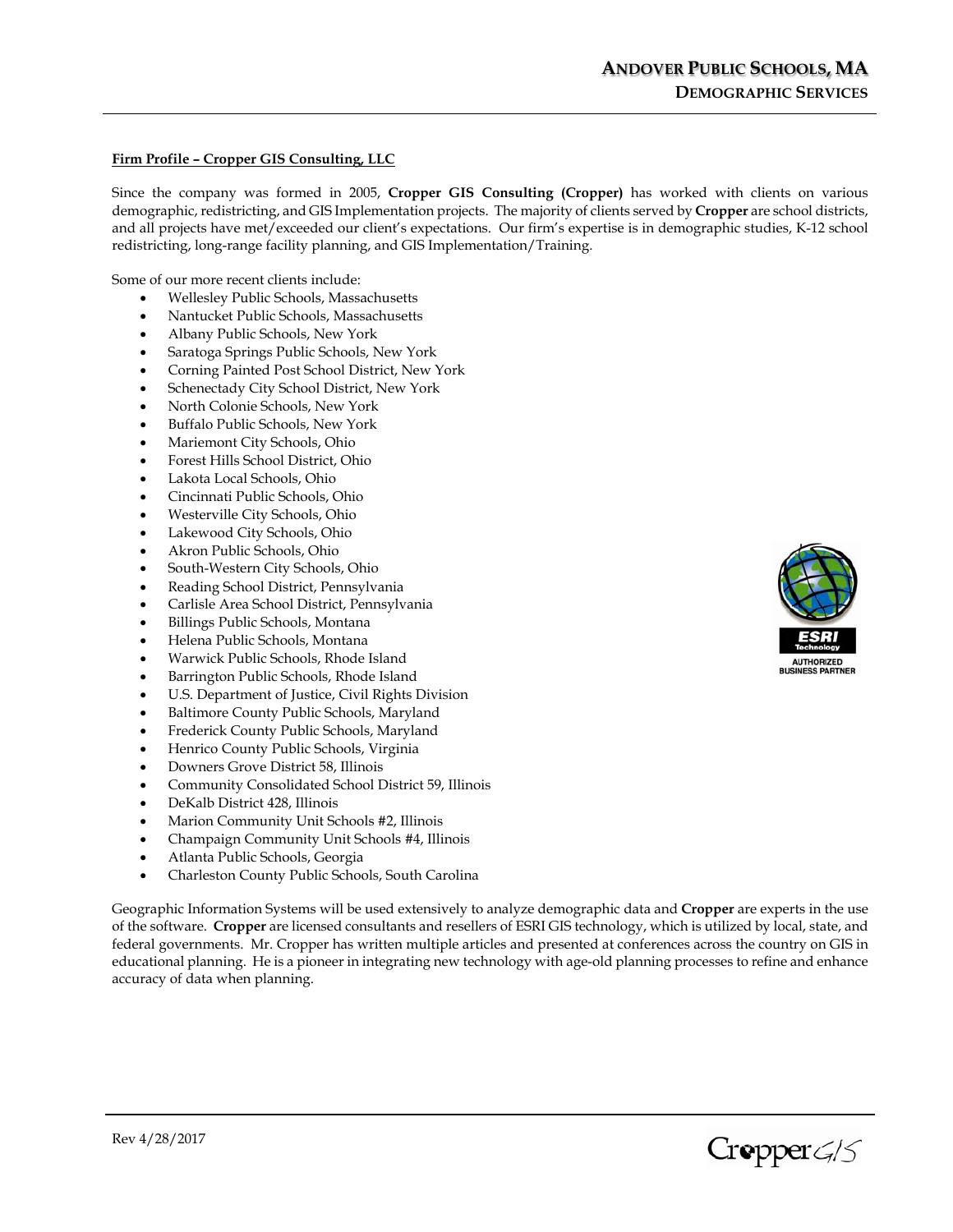# **Introduction and Project Objectives**

The District would like to consider a district-level demographic study. The school level study includes a 10-year population and enrollment forecast for the district by grade.

There are 3 primary phases of the study. These phases are:

- Data Collection and Development.
- Data Analysis and Population/Enrollment forecasting

#### **Scope of Services**

**Cropper** has identified two (2) primary phases of the project, which are:

#### *Phase1: Data Collection and Development*

**Cropper** will collect data from local sources such as the county auditor/assessor's office to support the upcoming planning work. In addition to GIS data, **Cropper** will collect current 2016-17 student enrollment databases from the District. Other parts of this phase include:

- o Trip to district to meet with district and perform field research of school district and surrounding region.
- o Collection of information from city, county, school district, census bureau.
- o Conversion of datasets into GIS format
- o Development of Census demographic profiles for the district.

# *Phase 2: - Data Analysis and Population/Enrollment forecasting*

Work in this phase includes:

- o Creation of population and enrollment forecasts for the district.
- o Development of report that identifies the forecast assumptions, depicts maps used to assist in the study, and interprets the population and enrollment forecast findings. Also, the report will provide an interpretation of former enrollment projections.



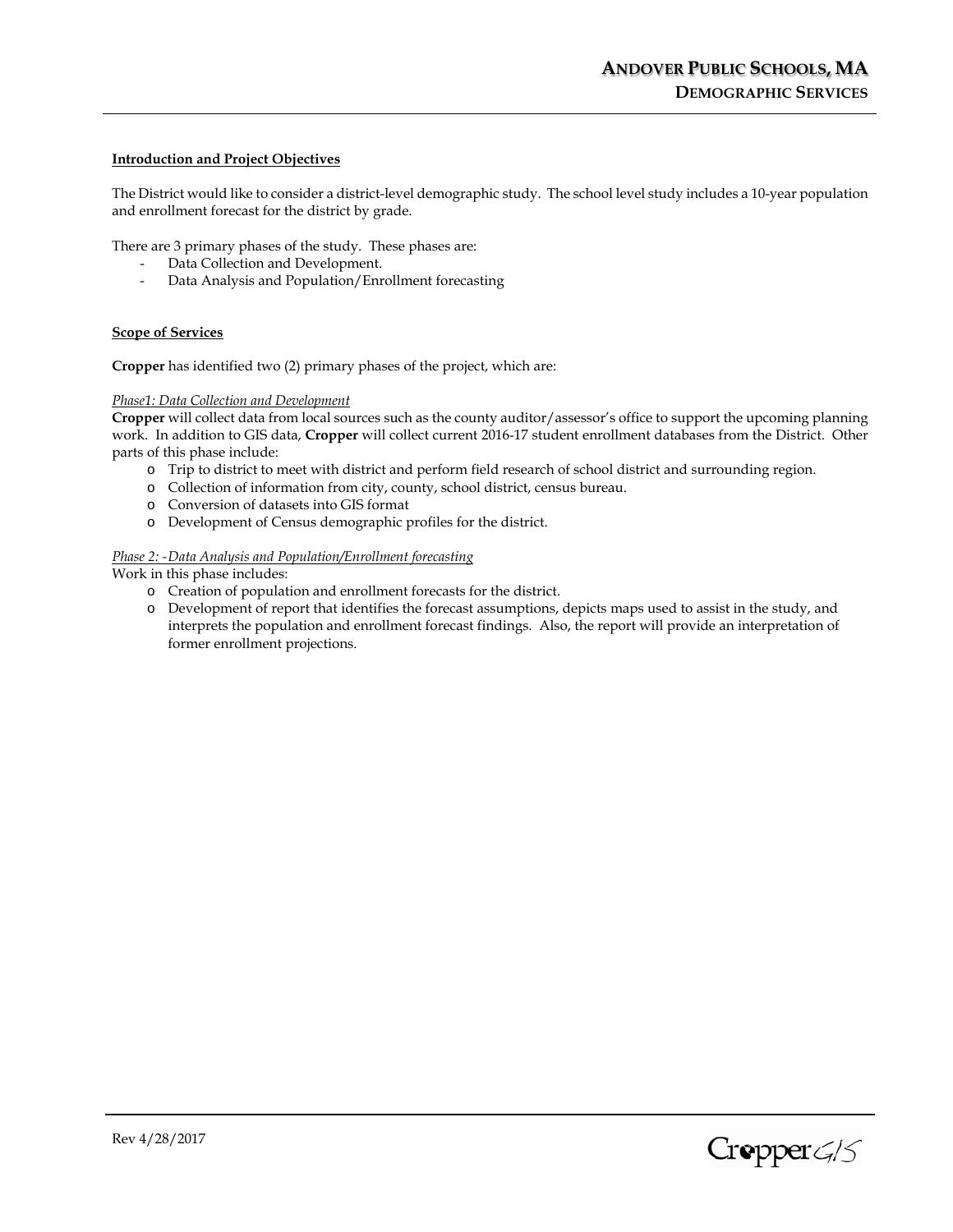# **Forecasting Methodology**

Below is the process that **Cropper** uses to develop a demographic study, which utilizes the best methods that are proven to have the best results.

To truly understand the complex enrollment patterns of any school district, an examination of the past, present and future demographic trends of the area is required. This does not mean just examining the school district in question, but also all of the surrounding area. In demographic terms, (as well as economic terms) no geographic area stands alone. Each area's demographic trends are interwoven with the trends in all of its neighboring areas. Furthermore, the historical trends of the number of children in each school grade have little or no effect on the future trends of a district's enrollment. The only way to accurately ascertain what the future enrollment patterns of a district be is to be able the projection the trends of the total population. Consequently, our forecast method is a three step procedure that examines the demographic trends of both



the district under study and all of its geographical areas under study.

The first step is to overlay the district's geographical boundaries with Census Bureau's 2010 TIGER maps. This allows us to identify which census tracts and blocks make up each geographical area. Once this is established, the detailed 2010 Census information from files SF1, SF3 and SF4 can be downloaded, creating a demographic and economic profile of each individual area.

This data, which can be attained at the block or block group level, forms the base information that will be used later in the construction of the population forecast models. The variables obtained from the Census Bureau include, but are not limited to, age, gender, race, ethnicity, median family and household income, household composition, home value, median rent, age of householder, number of owner and renter households and group quarters populations.

The second step is to calculate a total population forecast for all geographic areas under study. This forecast allows us to find how differences and changes in each area's fertility, mortality and migration rates will affect the composition of the area's future population.

Issues examined include but are not limited to the following:



1. The number of women in child bearing age in both the district and the surrounding area. Changes in the number of women 20-29 years old in an area have a far greater impact on the number of births than changes in the overall fertility rate.

2. Changes in the area's Mortality rates. Significant moves up or down in the mortality rate indicate that much of the local population change is due to factors relating to the elderly population and not to young families that would have school age children.

3. The magnitude and prevalence of out migration patterns by age. Typically, most school districts have a large amount of out migration in the 18-21 age groups as these students leave their parent's home and go to college. Other major out

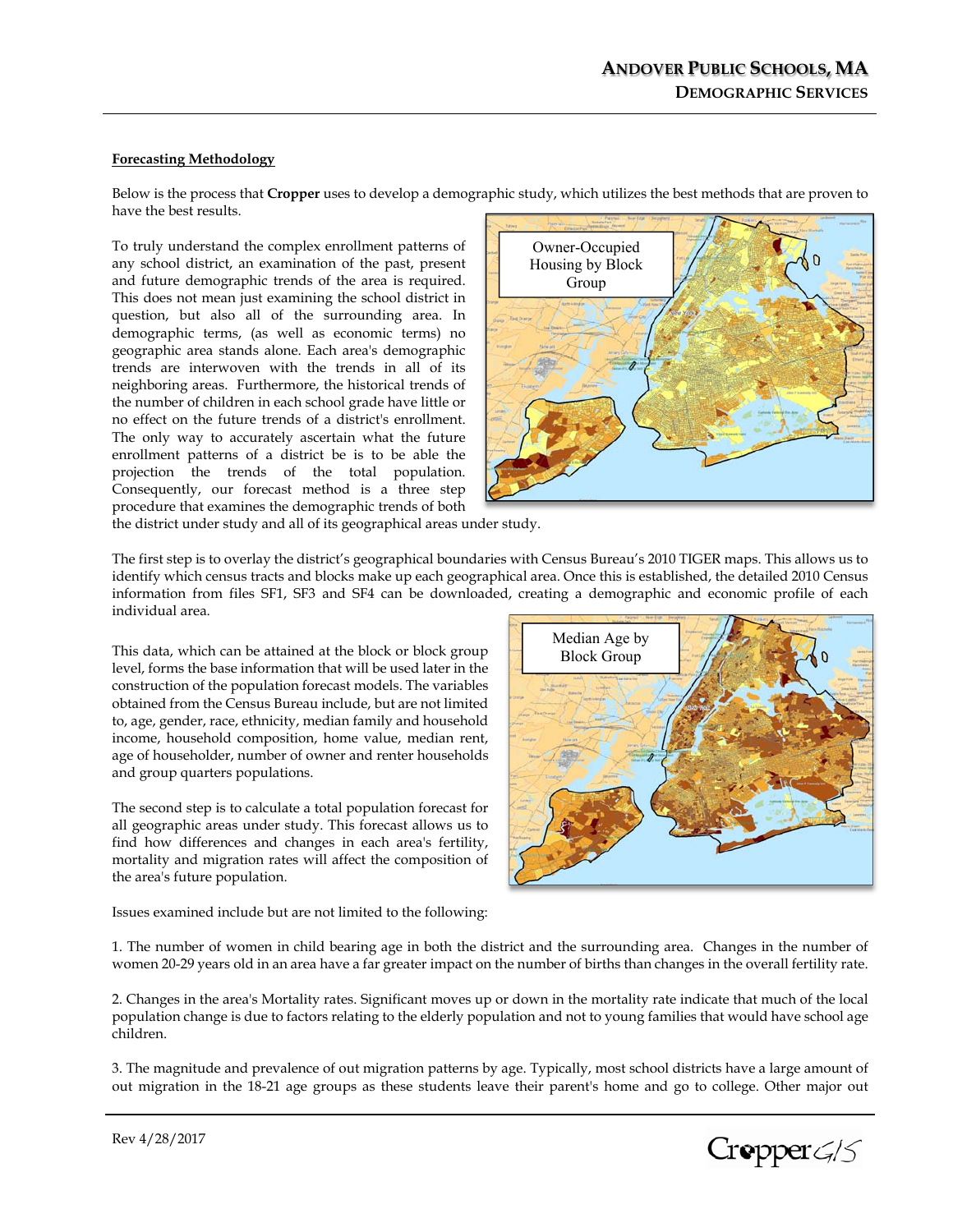migration patterns that need to be identified is young college graduates moving to cities to start their careers (ages 22-26), young families go to the suburbs (25-35), people buy "move up" houses (33-50), and the "down sizing" movers (ages 50-85).

4. Conversely, the magnitude and prevalence of the area's in migration patterns. For people who changes households each year, the majority of new residences are within a 30 mile radius of the old residence. Further the rate of existing home and new home sales in each area is used as a primary variable to establish both the magnitude and population composition of the in and out migration flow. This is especially key given that the current national average of existing homes to new homes sold is 8 to 1.

5. All of the geographic areas within the District have their own unique characteristics and demographic trends. To ensure that as many neighborhood social, economic and demographic factors are included in the projections modeling procedure, field research will be conducted throughout the entire district to ascertain the impact of housing changes, planned construction, infrastructure status and neighborhood dynamics.

|              | <b>Migration to Champaign County</b> | <b>Number</b>     | <b>Number</b>        | <b>Persons</b> |
|--------------|--------------------------------------|-------------------|----------------------|----------------|
| <b>State</b> | 2005 to 2006                         | οf                | of                   | Per            |
|              | From                                 | <b>Households</b> | People               | Household      |
| IL           | Champaign Count Tot Mig-US           | 5,689             | 8,994                | 1.58           |
| IL           | Champaign Count Tot Mig-US           | 4,973             | 8,211                | 1.65           |
| IL           | Champaign Count Tot Mig-Sam          | 2,635             | 4,198                | 1.59           |
| IL           | Champaign Count Tot Mig-Dif          | 2,338             | 4,013                | 1.72           |
| IL           | Champaign Count Tot Mig-For          | 716               | 783                  | 1.09           |
| IL           | Champaign Count Non-Migrant          | 61,554            | 126,763              | 2.06           |
| IL           | <b>Cook County</b>                   | 472               | 692                  | 1.47           |
| IL           | Vermilion County                     | 268               | 489                  | 1.82           |
| IL           | Piatt County                         | 154               | 256                  | 1.66           |
| IL           | <b>Mclean County</b>                 | 150               | 233                  | 1.55           |
| IL           | Douglas County                       | 129               | 222                  | 1.72           |
| IL           | Ford County                          | 129               | 215                  | 1.67           |
| IL           | Du Page County                       | 102               | 140                  | 1.37           |
| IL           | <b>Coles County</b>                  | 94                | 158                  | 1.68           |
| IL           | Sangamon County                      | 87                | 135                  | 1.55           |
| IL           | Macon County                         | 80                | 133                  | 1.66           |
| IL           | Will County                          | 74                | 118                  | 1.59           |
| IL           | Peoria County                        | 62                | 104                  | 1.68           |
| IL           | <b>Iroquois County</b>               | 59                | 89                   | 1.51           |
| IL           | Kankakee County                      | 53                | 96                   | 1.81           |
| IL           | Lake County                          | 52                | 74                   | 1.42           |
| IL           | Kane County                          |                   |                      |                |
| CA           | Los Angeles County                   |                   | Sample IRS Migration |                |
| IL           | <b>Jackson County</b>                |                   | Data used for study  |                |
| <b>MO</b>    | St Louis County                      |                   |                      |                |

The population forecasts are developed by using the

Cohort-Component Method of population forecasting. Five data sets are required to generate population and enrollment forecasts. These five data sets are:

- a base-year population (here, the 2010 Census population for the district and attendance areas);
- a set of age-specific fertility rates for the district and attendance areas to be used over the forecast period;
- a set of age-specific survival (mortality) rates for the district and attendance areas;
- a set of age-specific migration rates for the district and attendance areas;
- Historical enrollment figures by grade for all facilities to be projected.



The population forecasts are calculated using a cohortcomponent method with the populations divided into male and female groups by five-year age cohorts that range from 0-to-4 years of age to 85 years of age and older (85+). Age- and sexspecific fertility, mortality, and migration models were constructed to specifically reflect the demographic characteristics of the school district.

In the third and final step enrollment forecasts are calculated using a modified average survivorship method. Average survivor rates (i.e., the proportion of students who progress from one grade level to the next given the average amount of net migration for that grade level) over the previous five years of year-to-year enrollment data are calculated for grades two through twelve.

The survivorship rates are modified, or adjusted, to reflect the average rate of projected migration of 5-to-9 and 10-to-14 year olds for the first 5 years of the forecast. These survivorship rates then are adjusted to reflect the projected changes in age-specific migration the district should experience over the next five years. These modified survivorship rates are used to forecast the enrollment of grades 2 through 12 for the first five years of the forecast. The survivorship rates are adjusted again for the second 5 years of the forecast to reflect the predicted

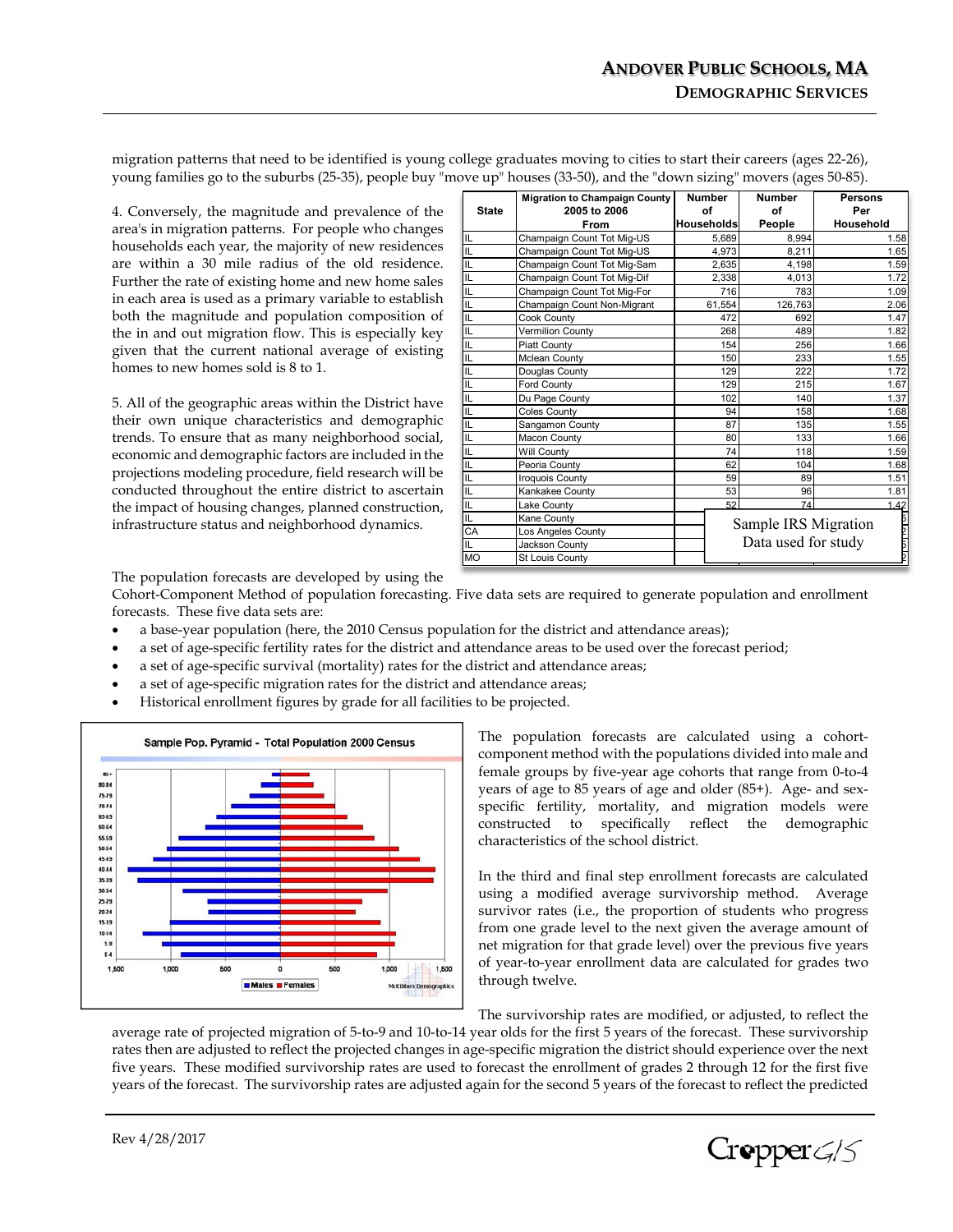changes in the amount of age-specific migration in the districts for the period. Since the method doesn't depend on historical rates change it will more accurately reflect the current and future demographic situation as it relates to school enrollment.

Birth and death data are obtained from the State Department of Health for the previous 5-6 years. The net migration values are calculated using Internal Revenue Service migration reports. The data used for the calculation of migration models come from the United States Bureau of the Census, 2000 to 2010, and the models are assigned using an eco-demographic system. The 2010 Census data will be incorporated into the study.

Other locally obtained variables (Obtained via City Planning and Dept. of Economic Development) that will be used in the construction of the population forecast models include but are not limited to: sales of existing housing units, construction of new housing units, housing price, housing tenure, household size, household composition and planned infrastructure improvements. Other internet-based resources will be leveraged for housing sale/cost analysis including sources such as RealtyTrac and Zillow.

The forecasted enrollments for kindergarten and first grade are derived from the 5-to-9 year old population of the age-sex population projection at the attendance area and school district level. This procedure allows the changes in the incoming grade sizes to be factors of projected population change and not an extrapolation of previous class sizes. Given the potentially large amount of variation in kindergarten enrollment due to parental choice, changes in the state's minimum age requirement, and differing district policies on allowing children to start kindergarten early, first grade enrollment is deemed to be a more accurate and reliable starting point for the projections.

Historically, Population and Forecasts developed by **Cropper** have been highly accurate. The level of the accuracy for both the population and enrollment projections at the school district level is estimated to be +2.0% for the life of the forecast.

The forecasts assume the current economic, political, social, and environmental factors of the district remain the same through the year 2017. In particular, the forecasts assume that throughout the study period, there will be no short term economic recovery in the next 18 months and no further deterioration of the economic conditions;

- interest rates have reached an historic low, and will not fluctuate more than one percentage point in the short term;
- there will be no building moratorium within the district;
- business within the district will remain viable;
- housing turnover rates (sale of existing homes in the district) will remain at their current levels;
- open enrollment and private school attendance rates will remain constant; and
- there will be no major infrastructure changes.